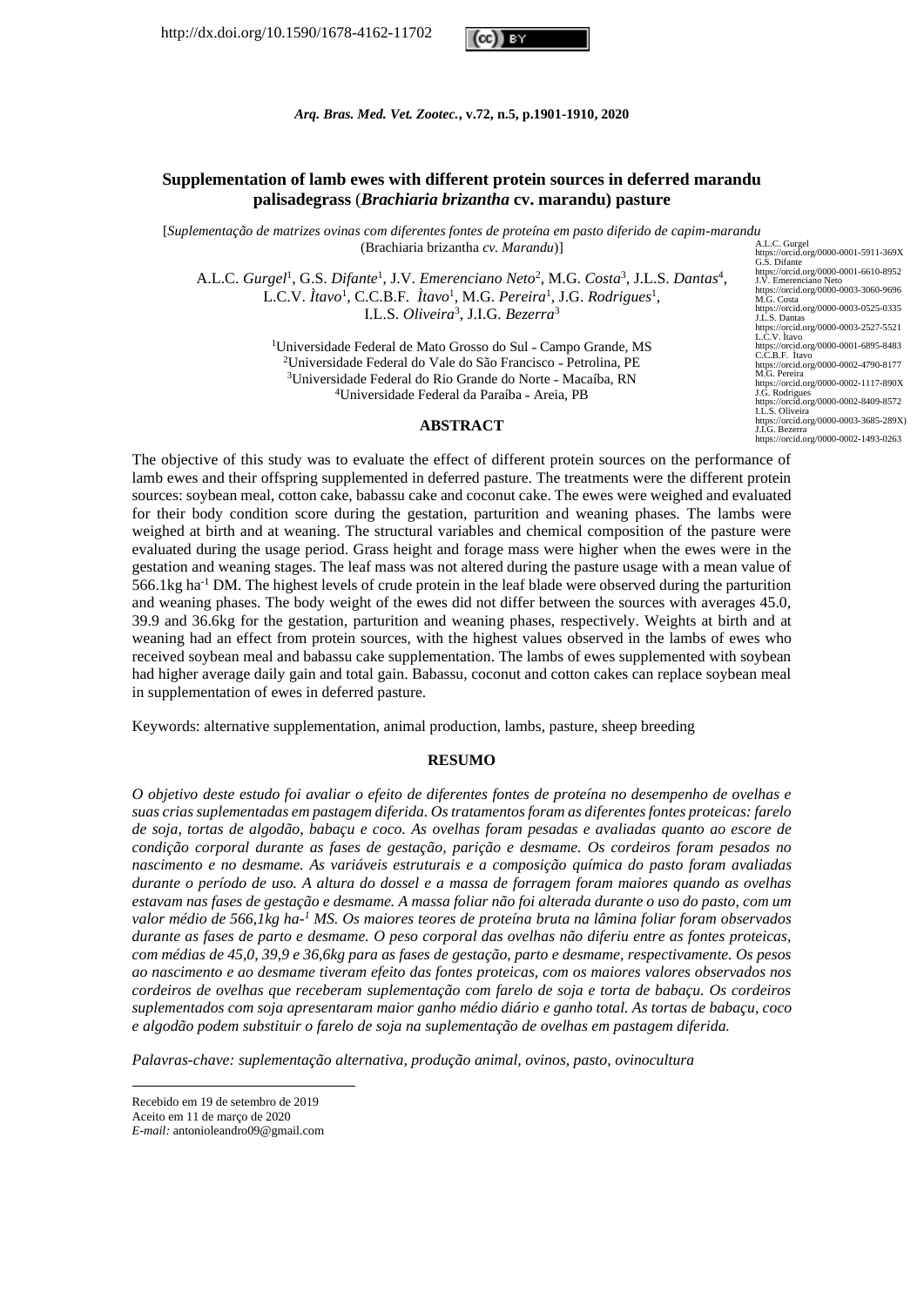# **INTRODUCTION**

Pasture deferment consists in selecting a pasture area of the property and excluding grazing, usually at the end of the rainy season (Shio *et al.,* 2011), so that forage accumulation occurs in order to be grazed during the dry period and minimizes the negative effects of seasonal forage production on animal productivity (Santos *et al.,* 2014). The forage accumulation to be obtained during the pasture deferment period results from two processes: growth and development (including senescence) (Silva *et al.,* 2019a). Changes in pasture structure occur during the deferment period and are also characterized by low nutritional value as a consequence of changes in environmental conditions and of the forage plant phenology itself, which tend to reduce the performance of ruminants (Euclides *et al.,* 2019).

Supplementation emerges as a simple strategy to improve sheep productivity in systems that adopt deferred pastures as the basic diet (Fernandes *et al.,* 2017; Gurgel *et al.,* 2020). Supplementation is used for both an attempt to address the nutritional deficiencies of the pasture by providing the balance of the animals' diet, and also to reduce the risk caused by fluctuating pasture dry matter production (Geron *et al.,* 2012). Lamb growth speed is very important for producing sheep meat; the earlier and less costly the slaughter requirements, the more positive the results for the production system (Castro *et al.,* 2012; Silva *et al.,* 2019b; Ítavo *et al.,* 2019).

Soybean meal is the most used protein concentrate in animal production systems, but its high cost restricts its use in regions which are far from its producers, which justifies the constant search for alternative foods to the use of soybean meal. Among the industrial residues available and with potential to be used in animal feed are cotton and babassu cakes (Abdalla *et al.,* 2008; Gurgel *et al.,* 2020), and coconut cakes, but little information is available on these sources for supplementing grazing animals. In this context, the objective of this study was to evaluate the effect of different protein sources on the performance of lambing ewes and their lambs in deferred Marandu grass pasture.

# **MATERIALS AND METHODS**

The trial was performed in accordance with the rules of the Ethics Committee on Animal Use - CEUA/UFRN (protocol 055/2016). The experiment was conducted in an area of the Study Group of Forage Agriculture (*Grupo de Estudos em Forragicultura* - *GEFOR*), Federal University of Rio Grande do Norte, Macaíba Campus-RN. The experimental period was from 09/20/2016 to 03/23/2017. The climate of the region is characterized as dry sub-humid with water surplus from May to August (Thorthwaite, 1948). The temperature data were obtained from the *INMET* database and the precipitation data (Figure 1) by a *Ville de Paris* stainless steel rain gauge installed at the experiment site.



Figure 1. Monthly rainfall and average temperature during the period from September 2016 to March 2017.

The total pasture area was 5.1 hectares, composed exclusively of *Brachiaria brizantha* cv. Marandu. The pasture was fenced for 110 days and used from September of the same year until March 2017 (180 days). The employed grazing method

was continuous stocking with a variable stocking rate. The evaluated treatments were four protein supplements: soybean meal, cotton cake, babassu cake and coconut cake. The structural variables of the deferred pasture were evaluated every 28 days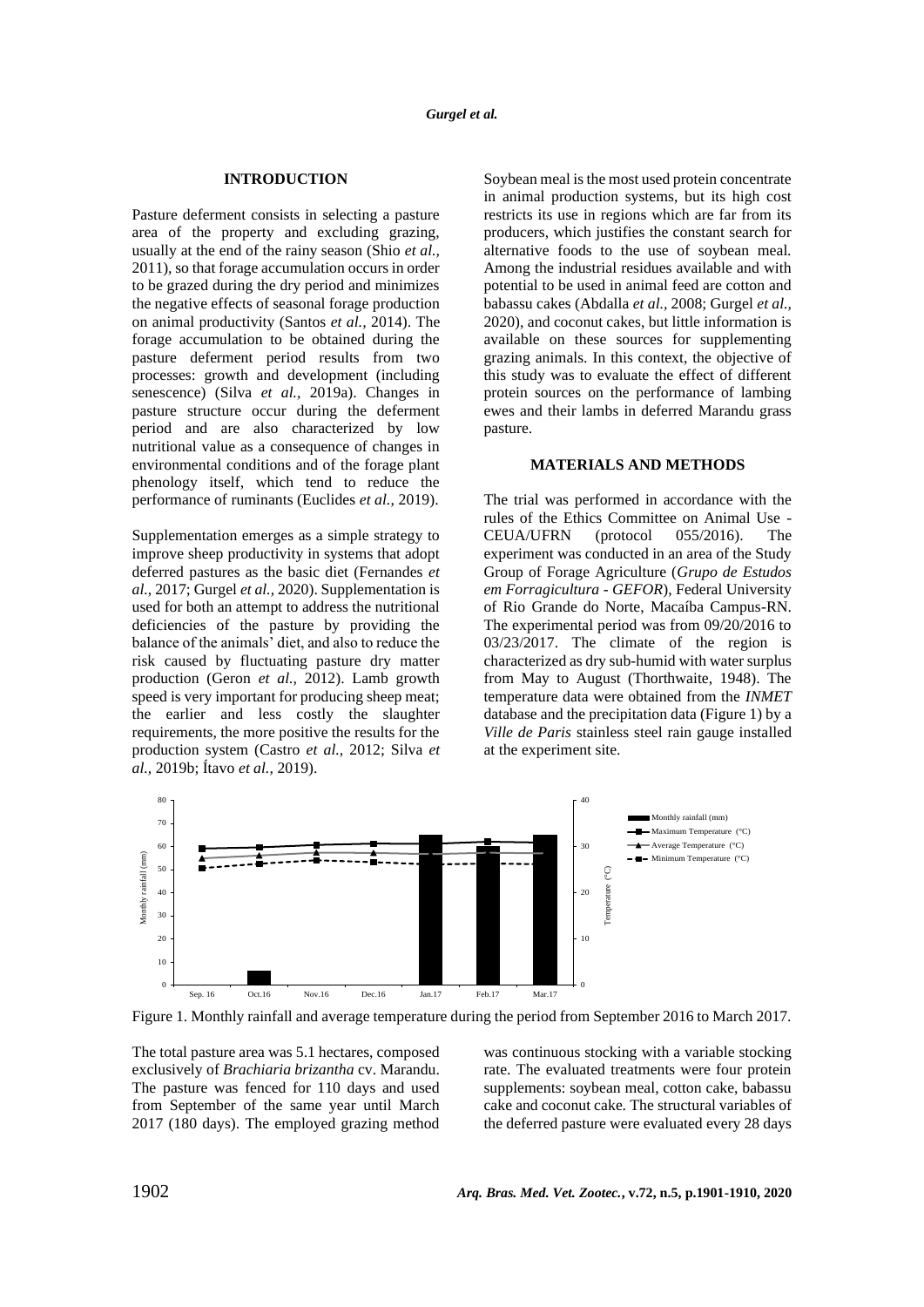during the whole usage period. Pasture height was measured with a graduated ruler in centimeters, with 100 readings performed per picket at the average curvature height of the leaves. Forage mass was estimated by cutting close to the forage soil contained within 21 representative areas using  $1m^2$  cutting frames. The samples were conditioned in paper bags, weighed (fresh weight) and dried in a forced air ventilation oven at 55ºC until constant weight, then weighed again to determine the dry matter in the air and later corrected for the dry matter in oven at 105ºC to obtain the forage dry mass (kg/ha DM).

In evaluating the morphological components of the forage, seven subsamples were taken from the samples collected for determining the forage mass and manually separated into leaf blade, stem (stem + sheath) and dead material fractions, then dried in a forced ventilation oven at 55ºC for 72 hours; next, the samples were ground and analyzed for determining crude protein (CP), neutral detergent fiber (NDF), acid detergent fiber (ADF), in vitro digestibility of organic matter (IVDOM) and lignin (LIG) by Near-Infrared Reflectance Spectrophotometry (NIRS).

Sixty (60) Santa Inez lambing ewes aged between two and four years with an initial mean weight of 44.9±4.04kg were used, with confirmed pregnancies from the third month of gestation. The animals were kept in a marandu grass pasture under continuous stocking during the day (7 a.m. to 4 p.m.) and housed in sheds in collective stalls during the night where they received a protein/energy concentrate supplement fixed at 0.5% of their body weight, calculated for category requirement (Nutrient…, 2007). The concentrates were adjusted to be isonitrogenated and urea was used to adjust the protein content (Table 1).

Table 1. Chemical composition and the supplementation percentage for the ewes in the final third of gestation until weaning and lambs in the growth phase

|                                | Ingredients |                                                           |            |                          |                          |  |  |  |
|--------------------------------|-------------|-----------------------------------------------------------|------------|--------------------------|--------------------------|--|--|--|
| Variable $(gkg^{-1})$          | Soybean     | Babassu                                                   | Coconut    | Cotton                   | Corn                     |  |  |  |
| Dry mater                      | 837.5       | 897.8                                                     | 872.8      | 844.6                    | 840.9                    |  |  |  |
| Mineral matter                 | 63.1        | 48.9                                                      | 35.0       | 45.1                     | 8.5                      |  |  |  |
| Organic matter                 | 936.9       | 951.1                                                     | 965.0      | 954.9                    | 991.5                    |  |  |  |
| Crude protein                  | 477.8       | 168.9                                                     | 160.2      | 286.4                    | 74.3                     |  |  |  |
| Ether extract                  | 25.5        | 71.7                                                      | 275.1      | 45.5                     | 50.5                     |  |  |  |
| Neutral detergent fiber        | 169.5       | 515.8                                                     | 447.2      | 413.1                    | 65.0                     |  |  |  |
| Acid detergent fiber           | 93.7        | 311.8                                                     | 301.0      | 266.7                    | 37.7                     |  |  |  |
| Lignin                         | 4.3         | 92.4                                                      | 97.0       | 83.7                     | 7.1                      |  |  |  |
| Non-fibrous carbohydrate       | 264.1       | 194.7                                                     | 82.5       | 209.9                    | 801.7                    |  |  |  |
| Total carbohydrate             | 433.6       | 710.5                                                     | 529.7      | 623.0                    | 866.7                    |  |  |  |
| Total digestible nutrients     | 791.1       | 602.0                                                     | 921.2      | 654.6                    | 902.8                    |  |  |  |
| Digestible energy              | 3.5         | 2.7                                                       | 4.1        | 2.9                      | 4.0                      |  |  |  |
|                                |             | Concentrate composition percentage for the lambs and ewes |            |                          |                          |  |  |  |
|                                | Ground corn | Protein source*                                           | S. Mineral | Urea                     | Soybean oil              |  |  |  |
| Concentrate of the lambs (%)   | 66.0        | $29.5**$                                                  | 3.0        | $\overline{\phantom{a}}$ | 1.5                      |  |  |  |
| Concentrate with soybean (%)   | 80.5        | 14.6                                                      | 1.2        | 3.7                      |                          |  |  |  |
| Concentrate with cotton $(\%)$ | 72.5        | 22.1                                                      | 1.2        | 4.2                      |                          |  |  |  |
| Concentrate with Babassu (%)   | 70.9        | 22.9                                                      | 1.2        | 5.0                      |                          |  |  |  |
| Concentrate with coconut (%)   | 68.3        | 25.5                                                      | 1.2        | 5.0                      | $\overline{\phantom{a}}$ |  |  |  |

\* protein source according to the treatment (soybean, cotton, babassu and coconut). \*\* soybean meal.

The ewes were weighed weekly to monitor performance in the gestation, parturition and weaning phases, and to adjust the amount of supplied concentrate. The body condition score (BCS) was measured every fifteen days according to the methodology described by Russel *et al.* (1969) during gestation (September to November 2016), parturition (December 2016) and weaning (January to March 2016) periods. The total weight gain (TWG) was calculated by the difference between the initial weight and the final weight.

After birth, the ewes and their lambs were kept in a maternity picket stall for seven days. After this period the lambs were kept in pastures separated from the mothers during the day (from 7 to 16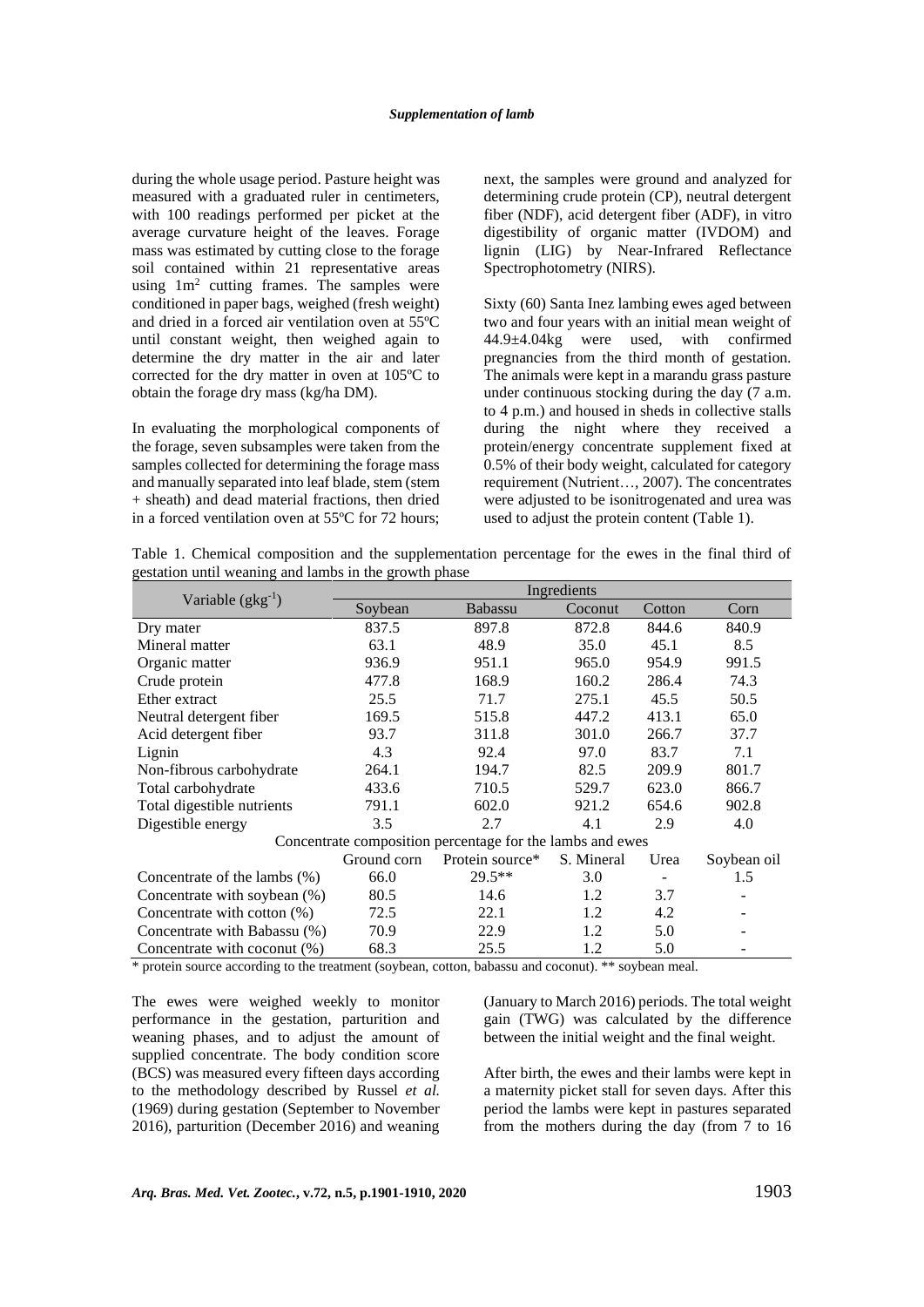hours) and managed by the controlled feeding system. The lambs were supplemented with concentrate (Table 1) formulated to meet the requirements of growing lambs (Nutrient…, 2007) with ad libitum consumption, with leftovers maintained at around 10%. Weaning was performed at 90 days of age.

To evaluate the performance of lambs, all animals were evaluated at birth and then every 7 days until weaning. The analyzed variables were birth weight and weaning weight (kg), mean daily weight gain (DWG, g/animal/day) and total weight gain (TWG, g/animal/day). The total weight gain was obtained by the difference between the weaning weight and the birth weight.

A completely randomized design with four treatments and 15 replicates was adopted. The data regarding the structural characteristics of the pastures during the experiment were submitted to analysis of variance. The months corresponding to each physiological period of the ewes was considered as a fixed effect. The data regarding the ewes were submitted to analysis of variance and the different protein sources were considered as fixed effect. The data referring to the lambs and the fixed effect that composed the model were the different protein sources used as diets of the ewes, while the type of delivery was considered a random effect, as well as their interactions. When the variation source effects were significant by the F-test, they were analyzed by the Tukey test at 5% significance.

# **RESULTS AND DISCUSSION**

The interaction between the variation sources were not significant  $(P>0.05)$  for any of the evaluated variables. There were changes in the structural characteristics of deferred pasture during the usage period (Table 2), grass height and forage mass were higher when the ewes were in the gestation and weaning phases. These phases corresponded to the initial and final months of the experiment.

| Table 2. Means of the structural variables of deferred Marandu grass during the usage period |  |  |  |
|----------------------------------------------------------------------------------------------|--|--|--|
|                                                                                              |  |  |  |

| Variables                                           |                     | Periods              | <b>SEM</b>          | P-value |        |
|-----------------------------------------------------|---------------------|----------------------|---------------------|---------|--------|
|                                                     | Gestation           | Parturition          | Weaning             |         |        |
| Height                                              | $68.7^{\circ}$      | 51.6 <sup>b</sup>    | 64.1 <sup>a</sup>   | 80.64   | 0.0464 |
| Forage mass ( $kg \text{ ha}^{-1} \text{ DM}$ )     | 6650.2 <sup>a</sup> | 5476.04 <sup>b</sup> | 6337.3 <sup>a</sup> | 284.89  | 0.0480 |
| Leaf blade mass ( $kg \text{ ha}^{-1} \text{ DM}$ ) | 609.0               | 209.1                | 778.2               | 166.37  | 0.1318 |
| Stem mass $(kg ha-1 DM)$                            | $1525.6^{\rm a}$    | $664.5^{b}$          | $880.3^{b}$         | 164.00  | 0.0048 |
| Dead material mass (kg ha <sup>-1</sup> DM)         | 4515.6              | 4602.4               | 4678.8              | 369.80  | 0.9225 |
| Living: dead ratio                                  | 0.5                 | 0.2                  | 0.3                 | 0.09    | 0.1352 |

Means followed by distinct letters on the line differ from one another by the Tukey test (P<0.05), SEM: Standard error of the mean.

The 110-day seeding period provided stem elongation and forage accumulation, being common in pastures under a longer deferment period. After the beginning of the pasture usage period, a decrease in height and forage mass was observed until the beginning of the rainy season; a fact that can be explained by the forage consumption by the animals and low forage accumulation, while the highest rainfall indexes in January, February and March (Figure 1) explain the recovery of grass height and forage mass during the weaning phase. According to Emerenciano Neto *et al.* (2017) there is a high relation between canopy height and forage mass.

The leaf mass was not altered during the deferent pasture use with a mean value of  $566.1kg$  ha<sup>-1</sup> DM. Pastures with long deferment periods are characterized by high forage mass and a small percentage of green leafy leaves, which results in little mass of this component. Santos *et al.* (2010) did not observe alteration in leaf mass in pastures with different deferment periods. The highest stem mass was observed in the months that comprised the ewes' gestation phases, with higher values for height also occurring in that period resulting in greater competition for light between the tillers. In this condition, the plant prioritizes carbon allocation in the internode elongation to position the new leaf area in the less shaded layers of the canopy (Sousa *et al.,* 2019) which resulted in an increase in stem mass.

The dead material mass was not altered during the deferred pasture usage, with a mean of 4598.9kg ha<sup>-1</sup> DM. The greater competition for light results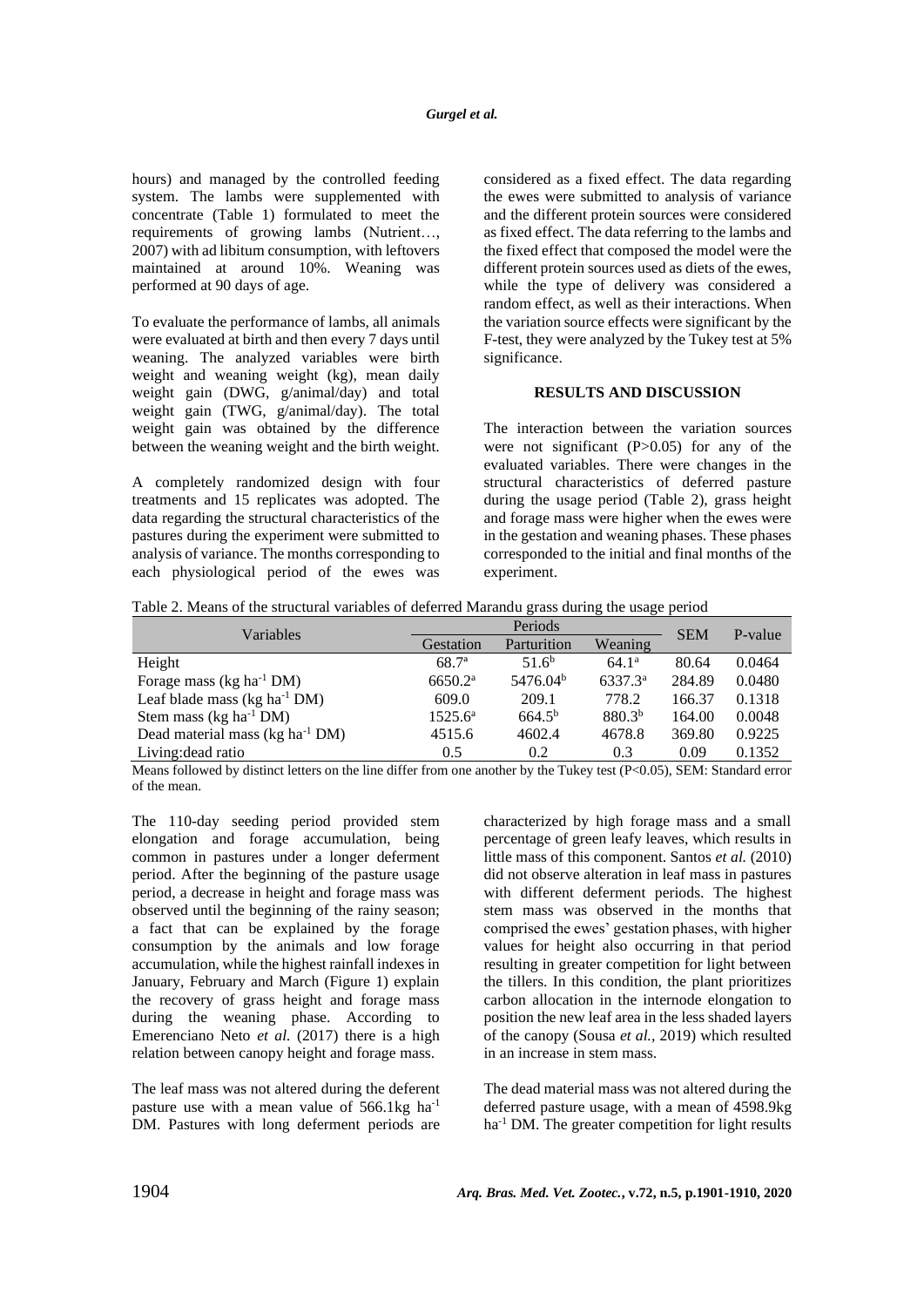in shading the lower leaves and the death of smaller tillers (Difante *et al.,* 2011) which increases the senescence and the participation of dead material in the deferred forage. The dead material can reduce forage capture and affect the voluntary consumption of grazing animals (Difante *et al.,* 2010), but dead material in the deferred grazing condition represents an important source of fiber required by the animal, since forage accumulation in the dry period is practically null, and therefore supplementation use is important for utilizing the latent energy contained in the senescent fraction of the pasture. The living:dead ratio was not altered due to the deferred pasture use period, the increase in stem mass in the period that comprised the gestation phase was not enough to change the live:dead ratio due to the high dead material mass.

There were changes in the nutritive leaf blade value of the deferred pasture during its use (Table 3). The highest crude protein levels were observed during the parturition and weaning phases. The NDF was not changed according to the period of deferred pasture use. The NDF levels were considered high even in the months when the highest rainfall was recorded; a fact that can affect animal performance since levels above 55 to 60% negatively influence the voluntary intake of forage (Van Soest, 1965), which reinforces the idea that animals must be supplemented when adopting deferred pasture to optimize forage utilization.

Table 3. Nutritional value means of the morphological components of deferred Marandu grass during the usage period

|                                     |                   | Periods           | <b>SEM</b>        |      |         |
|-------------------------------------|-------------------|-------------------|-------------------|------|---------|
| Variables (%)                       | Gestation         | Parturition       | Weaning           |      | P-Value |
|                                     |                   | Leaf blade --     |                   |      |         |
| Crude protein                       | $6.4^{b}$         | $8.3^{a}$         | 8.1 <sup>a</sup>  | 0.32 | 0.0008  |
| Neutral detergent fiber             | 74.8              | 74.8              | 74.6              | 1.07 | 0.3295  |
| Acid detergent fiber                | $36.5^{\rm a}$    | $34.2^{ab}$       | 33.1 <sup>b</sup> | 0.70 | 0.0115  |
| Lignin                              | $3.2^{\rm a}$     | 2.6 <sup>b</sup>  | $2.6^{\rm b}$     | 0.16 | 0.0179  |
| In vitro digestibility of OM        | 56.3 <sup>b</sup> | 56.9 <sup>b</sup> | 66.3 <sup>a</sup> | 1.44 | 0.0029  |
|                                     |                   | Stem -            |                   |      |         |
| Crude protein                       | 2.4               | 2.2               | 2.6               | 0.75 | 0.3371  |
| Neutral detergent fiber             | 85.1 <sup>a</sup> | $85.5^{\circ}$    | $81.8^{b}$        | 0.44 | 0.0001  |
| Acid detergent fiber                | $49.8^{\circ}$    | $48.0^{\circ}$    | 44.9 <sup>b</sup> | 0.53 | 0.0001  |
| Lignin                              | 6.2 <sup>a</sup>  | 5.8 <sup>a</sup>  | 4.8 <sup>b</sup>  | 0.16 | 0.0001  |
| <i>In vitro</i> digestibility of OM | $30.3^{b}$        | $33.1^{b}$        | $38.1^a$          | 1.02 | 0.0001  |

OM: organic matter; SEM: Standard error of the mean; Averages followed by distinct letters in the line differ from one another by the Tukey test (P<0.05).

The ADF and LIG levels were higher during the gestation phase and lower in the weaning phase, which caused contrary behavior in IVDOM. These results can be explained by the higher rainfall observed in the period corresponding to the weaning phase (Figure 1), which concentrated more than 95% of the precipitation during the whole experimental period. Machado *et al.* (2008) emphasized water availability in the soil as a determining factor in the chemical composition of the leaf due to the plant accelerating the process of new tissue emergence, with these being of better nutritive value and greater digestibility.

The stem CP content was not modified during the usage period of the deferred pasture with an average value of 2.4%. However, the structural fraction of the stem followed the trend of that observed in the leaf blades, with higher levels of NDF, ADF and LIG in the months corresponding to the gestation and parturition phases, with the highest IVDOM during weaning. The values characterize low nutritional quality in the deferred marandu grass stems, regardless of the evaluation month. During three years of evaluation in the dry period, Euclides *et al.* (2009) observed average CP contents of 8.7 and 5.0% and NDF of 5.0 and 3.7% higher than those in the Marandu grass leaf blades and stems. The best nutritional value found by these authors can probably be explained by the soil and climate conditions of the region (west central) and adopted grazing method (intermittent stocking).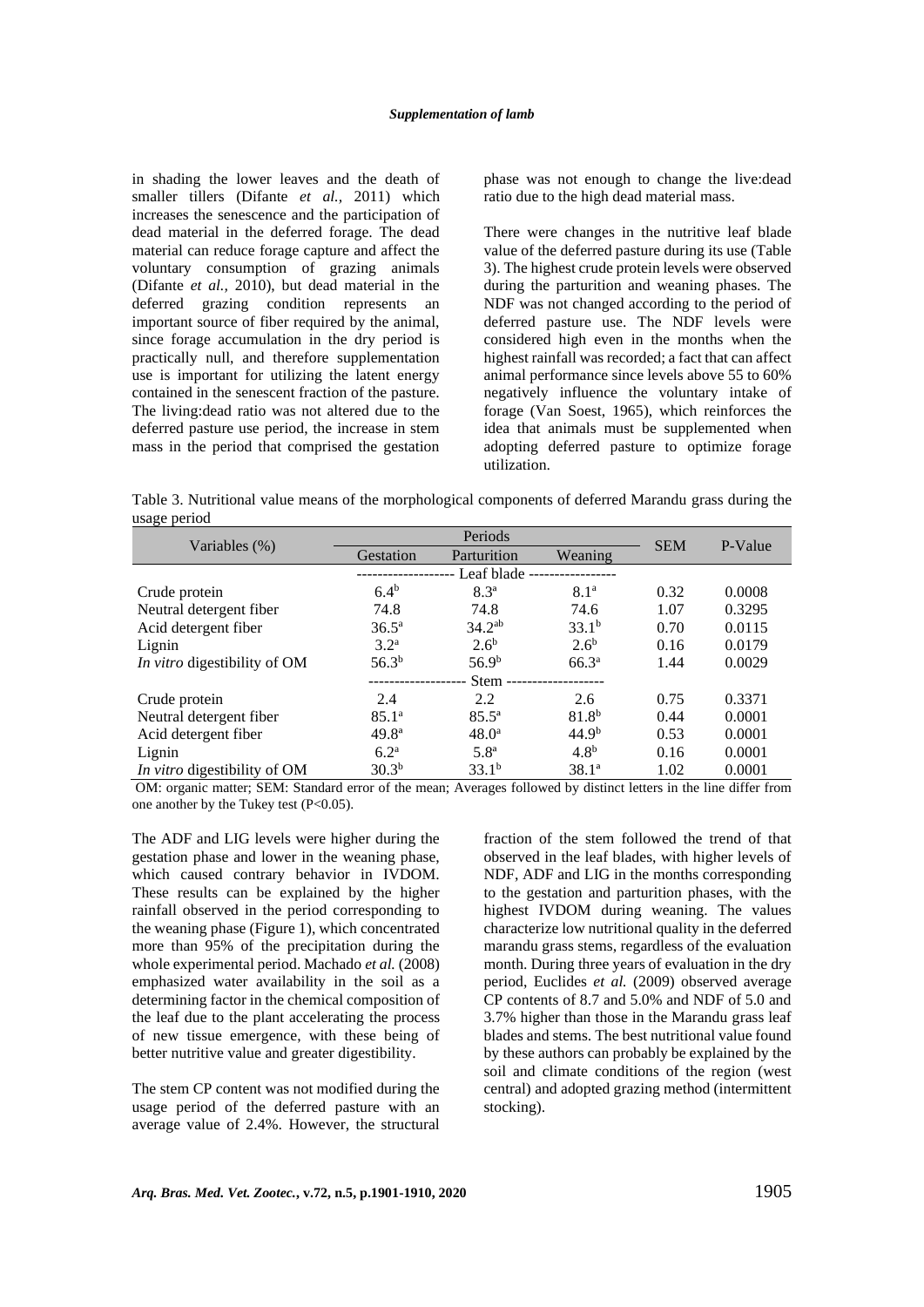There was no effect of the evaluation months for crude protein, neutral detergent fiber, acid detergent fiber, lignin or in vitro digestibility of the organic matter of the dead material, with a mean of 2.4%, 83.8%, 47.6%, 5.5%, 34.1% of DM, respectively. The low levels of CP and IVDOM and higher percentages of the structural fractions (NDF, ADF and LIG) are considered normal, because there is an increase in the support structures and cell wall thickening with large amount of lignin due to the advancing plant age, which causes a decrease in proportion of nonfibrous compounds which are more easily digested and utilized by the animal (Valente *et al.,* 2010).

The body weight of the ewes during the gestation, parturition and weaning periods (Table 4) did not differ according to the protein sources. These results show the efficiency of the evaluated protein sources in meeting the needs of fetal development, without generating losses to the ewe, and also provide for their recovery at weaning, thus characterizing the viability of using alternative protein foods.

Table 4. Mean body weight (BW) in gestation, parturition and weaning, and total weight gain (TWG) of lambing ewes maintained in deferred Marandu grass pasture and supplemented with different protein sources

| Variables                                                                                                                 | Sovbean | <b>Babassu</b> | Coconut | Cotton | Mean   | <b>SEM</b> | P-Value |
|---------------------------------------------------------------------------------------------------------------------------|---------|----------------|---------|--------|--------|------------|---------|
| BW Gestation (kg)                                                                                                         | 45.9    | 43.9           | 46.2    | 43.1   | 45.0   | 0.62       | 0.8901  |
| BW Parturition (kg)                                                                                                       | 41.8    | 40.2           | 40.4    | 36.8   | 39.9   | 0.70       | 0.5310  |
| BW Weaning (kg)                                                                                                           | 37.5    | 35.9           | 37.7    | 34.5   | 36.6   | 0.78       | 0.6845  |
| $TWG$ $(kg)$                                                                                                              | $-6.0$  | $-5.5$         | $-6.0$  | $-7.0$ | $-6.0$ | 1.41       | 0.9115  |
| Means followed by different letters in the line differ by the Tukey's test ( $P<0.05$ ). SEM: Standard error of the mean. |         |                |         |        |        |            |         |

Associating deferred pasture with supplementation guarantees a bulking source during the dry season to the animals, being necessary to maintain adequate ruminal functioning and a high supply of metabolizable energy, which together with satisfactory amounts of degradable protein in the rumen increases microbial protein synthesis (Detmann *et al.,* 2011).

The weight gains of the ewes did not differ between the protein sources and was negative. This fact is due to the sum of the sheep weight with the fetus (s) weight and the attachments and fetal fluids during pregnancy (beginning of the experiment), and of course the ewes were empty at the end of the experiment. Moreover, the requirements increased in the final third of gestation, where 70 to 85% of the fetal development occurs (Silva *et al.,* 2015). In addition, the nutritive value of the pasture had its most critical values and the supplementation level was not changed (Tables 2 and 3).

Body condition score (BCS) in the gestation, parturition and weaning stages for the ewes receiving soybean meal remained above 3 (Figure 2), while 50% of the ewes that received cotton cakes had scores between 2.5 and 3. The ewes that consumed babassu cake as a protein source were maintained with scores ranging from 2.5 to 3.5. The tendency observed was repeated by those that consumed coconut cake, but in the weaning phase the ewes were below 3.



Figure 2. Body condition score of ewes fed with different protein sources in deferred Marandu grass pasture in the: (A) gestation; (B) parturition; and (C) weaning stages.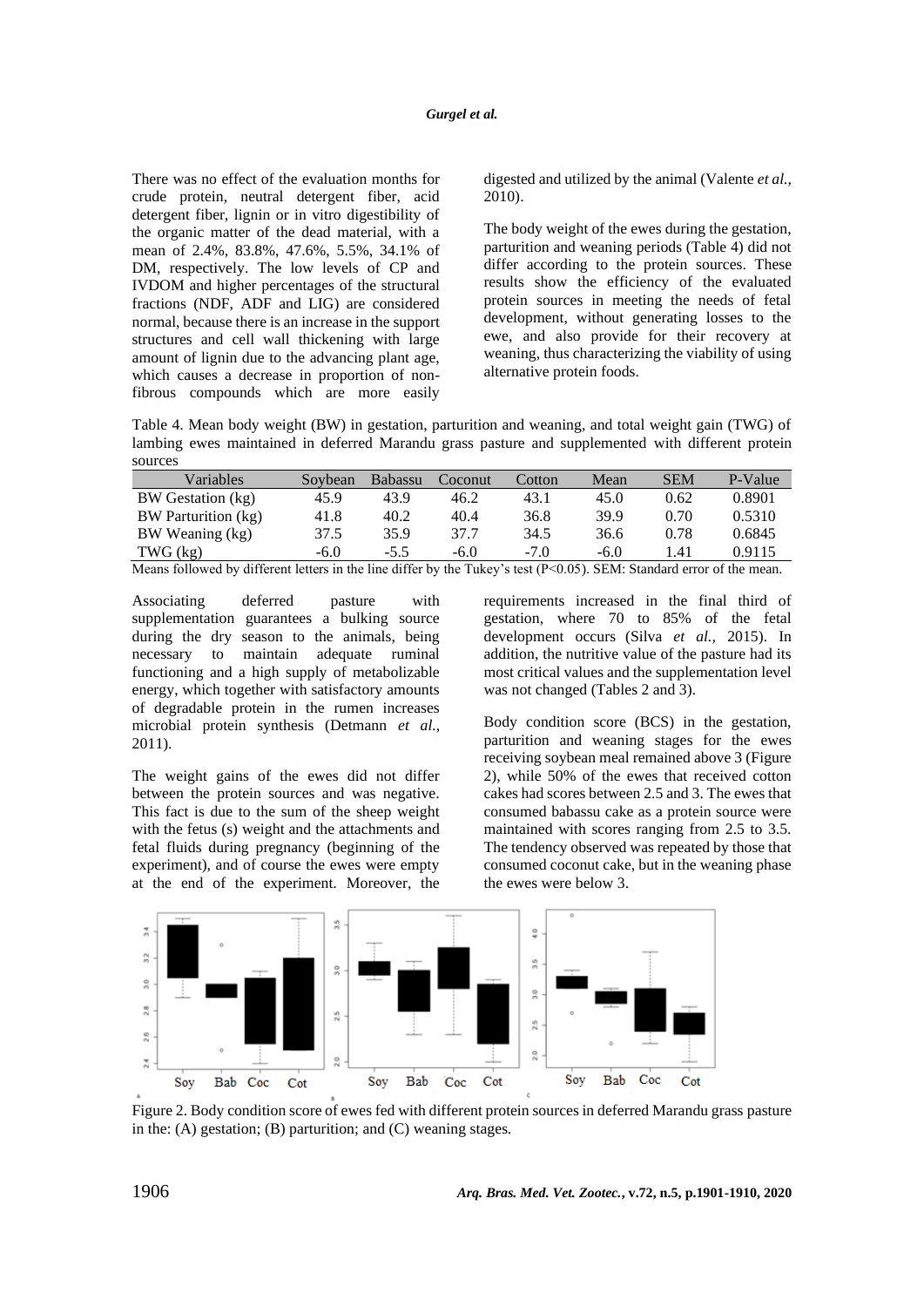## *Supplementation of lamb*

When evaluating different levels of coconut cake inclusion in the diets of sheep Bosa *et al.* 2012 observed that the animals rejected the ration from 50% inclusion of coconut cake and selected their food, which demonstrates some reducing effect of coconut cake acceptance by the animals. This effect was associated with the high fat content of the cake (19.05%). This rejection was also observed in this work, where the coconut presented 27% EE (Table 1), which justifies the effect on the BCS of the ewes receiving the coconut cake.

The ewes that consumed coconut ended up with a low BCS at the end of the breastfeeding period. Ribeiro *et al.,* 2003 observed that as BCS increases, there was an increasing percentage of pregnant ewes, as ewes with BCS of 3.0 and 4.0 presented 92% and 98% pregnancy, respectively. Supplementation associated with a high supply of forage (Table 2), even of low quality, is able to keep the ewes at consistent weights and BCS with their physiological phase, because (with supplementation usage) there is an increase in the amount of substrate for fermentation and consequent increase in the amount of microbial protein produced (Assad *et al.,* 2015).

There was no interaction between the protein sources and the type of delivery for any of the analyzed variables. The lambs' birth weight was affected by protein sources (Table 5), where the highest values were observed in the lambs of ewes who received soybean meal and babassu cake when compared to those of the ewes supplemented with coconut cake.

Table 5. Performance of lambing ewes supplemented with different protein sources in deferred Marandu grass pasture

| Variables             | Sovbean         | <b>Babassu</b>      | Coconut            | Cotton       | <b>SEM</b> | P-Value |
|-----------------------|-----------------|---------------------|--------------------|--------------|------------|---------|
| Birthweight (kg)      | $3.49^a$        | $3.44^a$            | 2.82 <sup>b</sup>  | $3.19^{ab}$  | 0.01       | 0.0291  |
| Weaning weight (kg)   | $19.55^{\circ}$ | 17.29 <sup>a</sup>  | 15.63 <sup>b</sup> | $17.29^{ab}$ | 0.07       | 0.0194  |
| $DWG$ (kg/day/animal) | $0.178^{\rm a}$ | $0.176^{ab}$        | 0.142 <sup>b</sup> | $0.156^{ab}$ | 0.01       | 0.0351  |
| $TWG$ $(kg)$          | $16.06^a$       | 14.11 <sup>ab</sup> | 12.80 <sup>b</sup> | $15.84^{ab}$ | 0.06       | 0.0339  |

DWG - Daily weight gain; TWG - Total weight gain. SEM: Standard error of the mean. Means followed by distinct letters in the line differ between them by the Tukey's test  $(P<0.05)$ .

Fatty acidification may have occurred due to the presence of saturated and unsaturated fatty acids in the coconut cake, with lauric acid being the main fatty acid present, comprising about 45% of the total fatty acids content (Zambiazi *et al.,* 2007). In addition, the presence of coconut endocarp contributed to the decrease in food digestibility, compromising maternal performance and consequently reducing birth weight and weaning weight.

The ewes that received the babassu cake birthed lambs with similar weight to those from the soybean; this fact contradicts the result obtained by (Xenofonte *et al.,* 2008) where they found that the response to low weight may have been associated to the reduced intake of metabolizable energy. The response observed in the birth weight was repeated for the weight at weaning, as the ewes that received soybean and babassu as protein sources weaned heavier lambs. This result is a reflection of the greater average daily gain and total of these animals, where it is possible to infer that the ewe's diet is determinant for the performance of the lambs in the initial phase, and that the management, however correct it is, does not repair the errors committed during pregnancy. Furthermore, heavier weaned lambs will be finished faster.

There was an effect of the type of delivery for all analyzed variables, wherein lambs born from single delivery recorded the highest weights at birth and weaning, in addition to having a higher average daily gain (Table 6). This may be explained due to the partition of the nutrients and the little intrauterine space when two fetuses develop. After birth, the milk consumption by lambs from single deliveries is higher than double deliveries. (Rocha *et al.,* 2009) also observed influences of the type of delivery on the lambs' performance from birth to weaning, in which the single lambs presented a higher average daily gain than twin lambs.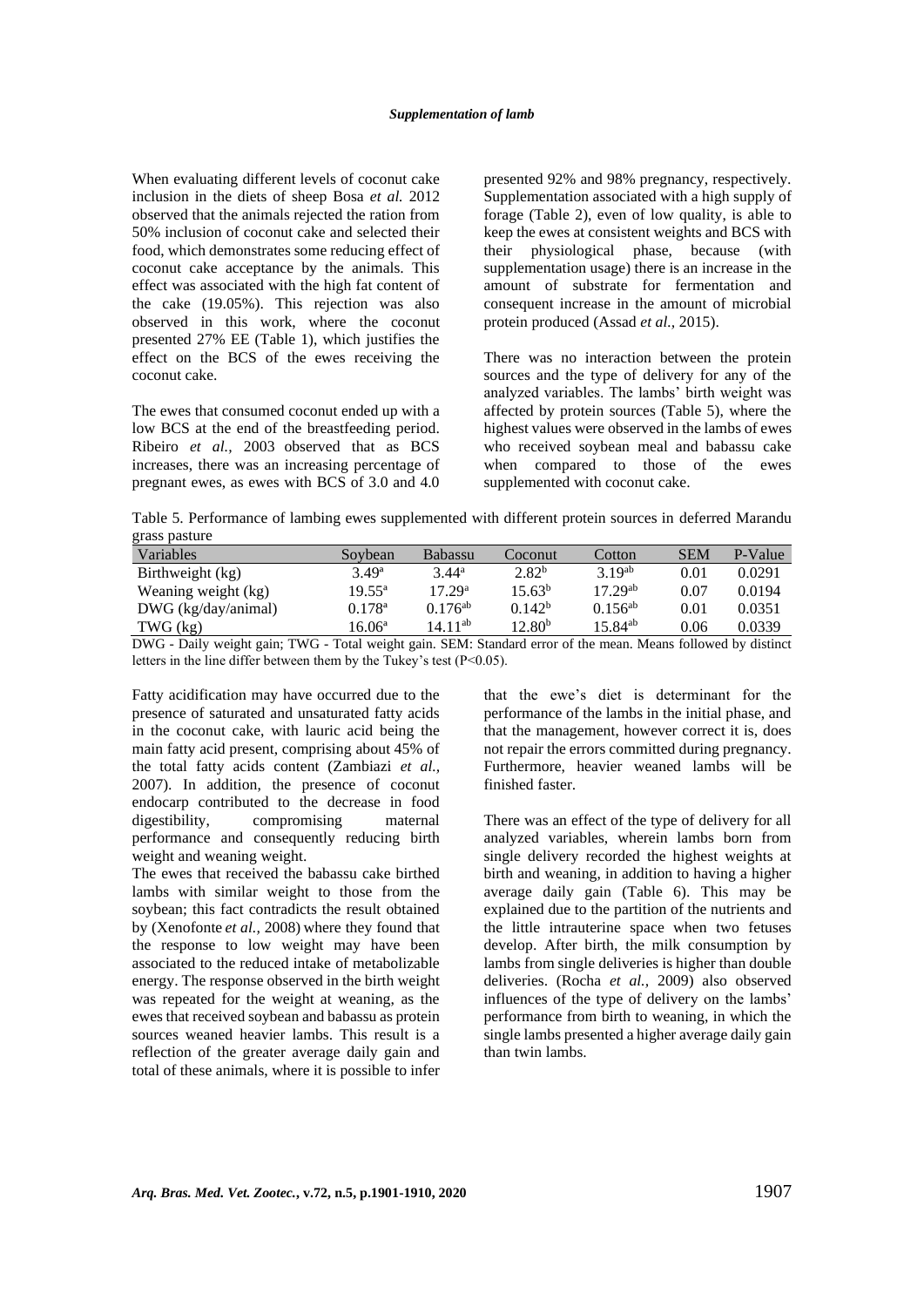#### *Gurgel et al.*

| sources in deferred Marandu grass pastures |        |       |            |         |
|--------------------------------------------|--------|-------|------------|---------|
| Variables                                  | Single | Twins | <b>SEM</b> | P-Value |
| Birthweight (kg)                           | 3.4    | 2.9   | 0.01       | 0.0034  |
| Weaning weight (kg)                        | 19.0   | 15.8  | 0.07       | 0.0021  |
| $DWG$ (kg/day/animal)                      | 0,173  | 0.143 | 0.01       | 0.0043  |

Table 6. Performance of lambs from different types of birth from ewes supplemented with different protein

DWG - Daily weight gain; TWG - Total weight gain. SEM: Standard error of the mean. Means followed by distinct letters in the line differ between them by the Tukey's test (P<0.05).

TWG (kg) 15,6 12,9 0,06 0,0041

The benefits of twin birth are increased productivity, shorter generations, and increased herd production rate. Single lambs obtained greater weight gain, but it is more advantageous to wean two animals for greater meat production. The main problems with the twin lambs are the low birth weight and the fragility of these animals that will have difficulty feeding, and they can also suffer competition with more developed lambs, with a differentiated management being recommended with respect to the nutrition of animals from twin births (Castro *et al.,* 2012).

It should be noted that regardless of the protein source used in the ewes' supplementation or the type of birth, the observed variation is consistent with the expected performance of the animals in this period, since the average daily gain of the animals was 0.163kg/lamb/day, and is between 0.120 and 0.200kg/lamb/day (Nutrient…, 2007). This was possible by adequately combining pasture management and food supplementation alternatives, since modern breeding systems with adopted management and feeding practices enable better performance of the animals, and consequently better economic return.

# **CONCLUSIONS**

The use of deferred pasture enables a high forage supply in the dry season of the year, even if it is of low quality; and when combined with minimum supplementation levels (0.5%), it is possible to keep the ewes at a body condition score and weight that is consistent with the physiological phase, as well as allowing to wean lambs within the standard recommended by the market. Babassu, coconut and cotton cakes can replace soybean meal in supplementing lambing ewes maintained in deferred Marandu grass pasture without damaging their performance, but only the babassu and cotton cakes enabled an even performance by the lambs to soybean meal.

#### **ACKNOWLEDGEMENTS**

This research was funded by the Coordination for the Improvement of Higher Education Personnel - Brazil (CAPES) - Financing Code 001 and the National Council for Scientific and Technological Development (CNPq) and supported by the Federal University of Rio Grande do Norte e Federal University of Mato Grosso do Sul.

#### **REFERENCES**

ABDALLA, A.L.; SILVA FILHO, J.C.; GODOI A. R.; CARMO, C.A. *et al*. Utilização de subprodutos da indústria de biodiesel na alimentação de ruminantes. *Rev. Bras. Zootec.,* v.37, p.260‑258, 2008.

ASSAD, L.V.F.; ZERVOUDAKIS, J.T.; CABRAL, L.S.; HATAMOTO-ZERVOUDAKIS, L.K. *et al.* Degradable protein in rumen and frequency of supplementation for it recreates of bovine in pasture. *Semin. Cienc Agrar.,* v.36, p.2119-2130, 2015.

BOSA, R.; FATURI, C.; VASCONCELOS, H.G.R.; CARDOSO A.M. *et al.* Consumo e digestibilidade aparente de dietas com diferentes níveis de inclusão de torta de coco para alimentação de ovinos. *Acta. Sci. Animal. Sci.,*  v.34, p.57-62, 2012.

CASTRO, F.A.B.; RIBEIRO, E.L.A.; KORITIAKI, N.A.; MIZUBUTI, I.Y. *et al.* Desempenho de cordeiros Santa Inês do nascimento ao desmame filhos de ovelhas alimentadas com diferentes níveis de energia. *Semin. Cienc. Agrar.,* v.33, p.3379-3388, 2012.

DETMANN, E.; QUEIROZ, A.C.; ZORZI, K.; MANTOVANI, H.C. *et al*. Degradação in vitro da fibra em detergente neutro de forragem tropical de baixa qualidade em função da suplementação com proteína verdadeira e/ou nitrogênio não-proteico. *Rev. Bras. Zootec.,* v.40, p.1272-1279. 2011.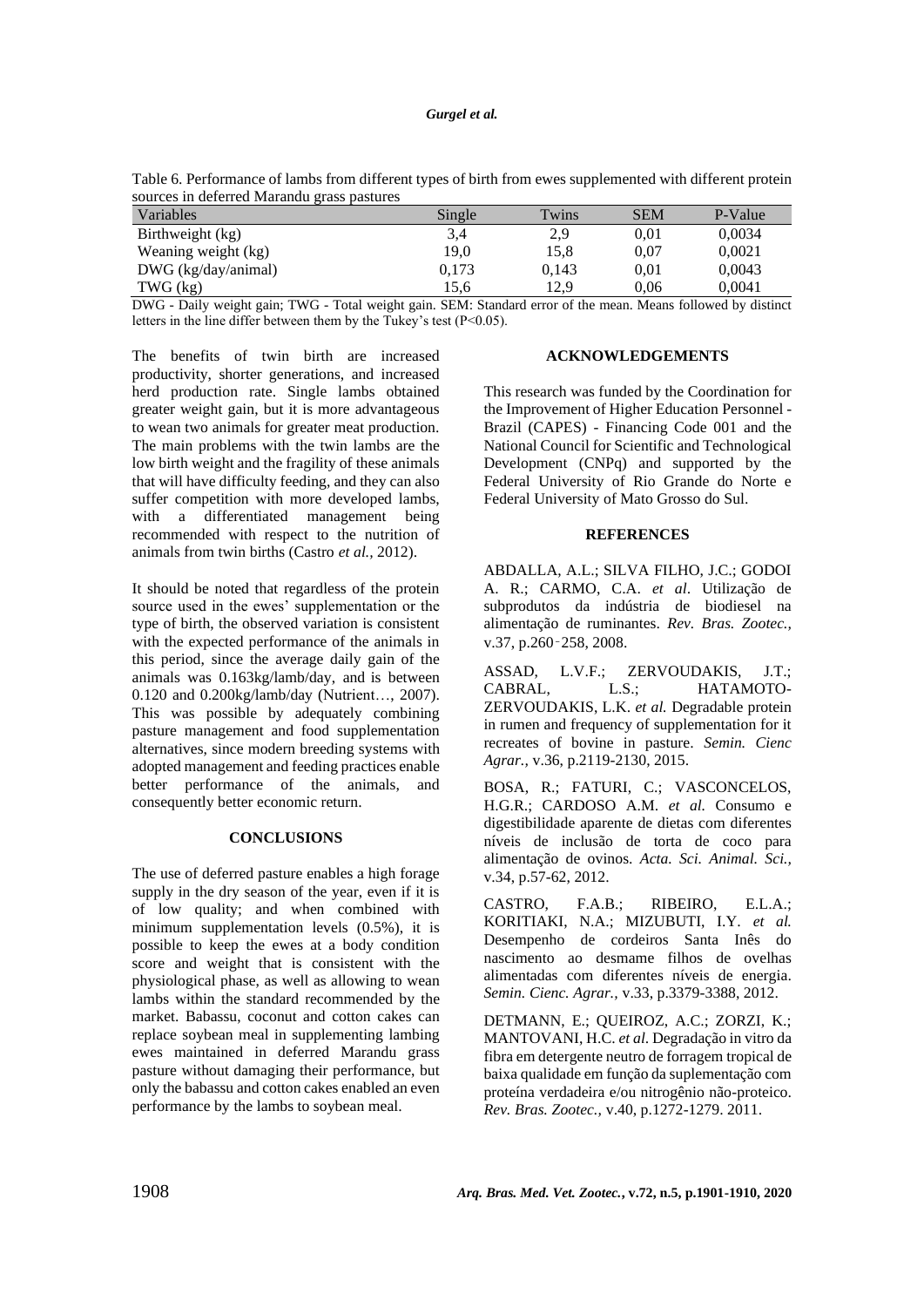DIFANTE, G.S.; EUCLIDES, V.P.B.; NASCIMENTO JÚNIOR, D.; SILVA, S.C. *et al*. Desempenho e conversão alimentar de novilhos de corte em capim-tanzânia submetido a duas intensidades de pastejo sob lotação rotativa. *Rev. Bras. Zootec.,* v.39, p.33-41, 2010.

DIFANTE, G.S.; NASCIMENTO JÚNIOR, D.; SILVA, S.C.; EUCLIDES, V.P.B. *et al*. Características morfogênicas e estruturais do capim-marandu submetido a combinações de alturas e intervalos de corte*. Rev. Bras. Zootec.,* v.40, p.955-963, 2011.

EMERENCIANO NETO, J.V.; DIFANTE, G.S.; LANA, A.M.Q.; CAMPOS, N.R.F. *et al*. Sward structure and herbage accumulation of massai guineagrass pastures managed according to pregrazing heights, in the northeast of Brazil. *J. Agric. Sci.,* v.9, p.155-163, 2017.

EUCLIDES, V.P.B.; MACEDO, M.C.M.; VALLE, C.B.; DIFANTE, G.S. *et al*. Valor nutritivo da forragem e produção animal em pastagens de Brachiaria brizantha. *Pesqui. Agrar. Bras.,* v.44, p.98-106, 2009.

EUCLIDES, V.P.B.; MONTAGNER, D.B.; MACEDO, M.C.M.; ARAÚJO, A.R. *et al.* Grazing intensity affects forage accumulation and persistence of Marandu palisadegrass in the Brazilian savannah. *Grass Forage Sci.,* v.74, p.450-462, 2019.

FERNANDES, L.S.; DIFANTE, G.S.; MONTAGNER, D.B.; EMERENCIANO NETO, J.V. *et al*. Structure of massai grass pasture grazed on by sheep supplemented in the dry season. *Grassl. Sci.*, v.63, p.177-183, 2017.

GERON, L.J.V.; MEXIA, A.A.; GARCIA J.; SILVA, MM. *et al.* Suplementação concentrada para cordeiros terminados a pasto sobre custo de produção no período da seca. *Semin. Cienc. Agrar.,* v.33, p.797-808, 2012.

GURGEL, A.L.C.; DIFANTE, G.S.; EMERENCIANO NETO, J.V.; ROBERTO, F.F.S *et al.* Impact of supplementation with different protein sources on the parasitological profile of ovine matrices and development of lambs. *Biosci. J*., v.36, p.496-506, 2020

ÍTAVO, C.C.B.F.; ÍTAVO, L.C.V.; ESTEVES, C.A.T.; SAPATERRO, G.A. *et al.* Influence of solid residue from alcoholic extraction of brown propolis on intake, digestibility, performance, carcass and meat characteristics of lambs in feedlot. *J. Anim. Feed Sci.,* v.28, p.149-158, 2019.

MACHADO, L.A.Z.; FABRÍCIO, A.C.; GOMES, A.; ASSIS, P.G.G. e*t al.* Desempenho de animais alimentados com lâminas foliares, em pastagem de capim-marandu. *Pesqui. Agrar. Bras.,* v.43, p.1609-1616, 2008.

NUTRIENT requeriments of small ruminants: sheep, goats, cervids. 2.ed.Washington: National Academy Press, 2007.

RIBEIRO, L.A.O.; FONTANA, C.L.; WALD, V.B.; GREGORY, R.M. e*t al.* Relação entre a condição corporal e a idade das ovelhas no encarneiramento com a prenhez. *Cienc. Rural,* v.33, p.357-361, 2003.

ROCHA, L.P.; FRAGA, A.B.; ARAÚJO FILHO, J.T.; FIGUEIRA RF. *et al.* Desempenho de cordeiros cruzados em Alagoas, Brasil. *Arch. Zootec.,* v.58, p.145-148, 2009.

RUSSEL, A.J.F.; DONEY, J.M.; GUNN, R.G. Subjective assessment of body fat in live sheep. *J. Agric.,* Sci., v.72, p.451-454, 1969.

SANTOS, M.E.R.; CASTRO, M.R.S.A.; GOUVÊIA, S.C.; GOMES, V.M. *et al.* Contribuição de perfilhos aéreos e basais na dinâmica de produção de forragem do capimbraquiária após o pastejo diferido. *Biosci. J.,* v.30, p.424-430, 2014.

SANTOS, M.E.R.; FONSECA, D.M.; GOMES, V.; BALBINO E. *et al.* Estrutura do capimbraquiária durante o diferimento da pastagem. *Acta. Sci. Anim. Sci.,* v.32, p.139-145. 2010.

SHIO, A.R.; VELOSO, C.M.; SILVA, F.F.; ÌTAVO, L.C.V. *et al.* Ofertas de forragem para novilhas nelore suplementadas no período de seca e transição seca/águas. *Acta. Sci. Anim. Sci.,* v.33, p.9-17, 2011.

SILVA, F.L.M.; POLIZEL, D.M.; FREIRE, A.P.A.; SUSIN, I. Manejo nutricional de ovelhas gestantes e lactantes com ênfase em carboidratos fibrosos e não fibrosos. *Rev. Agropecu. Tec.,* v.36, p.1-8, 2015.